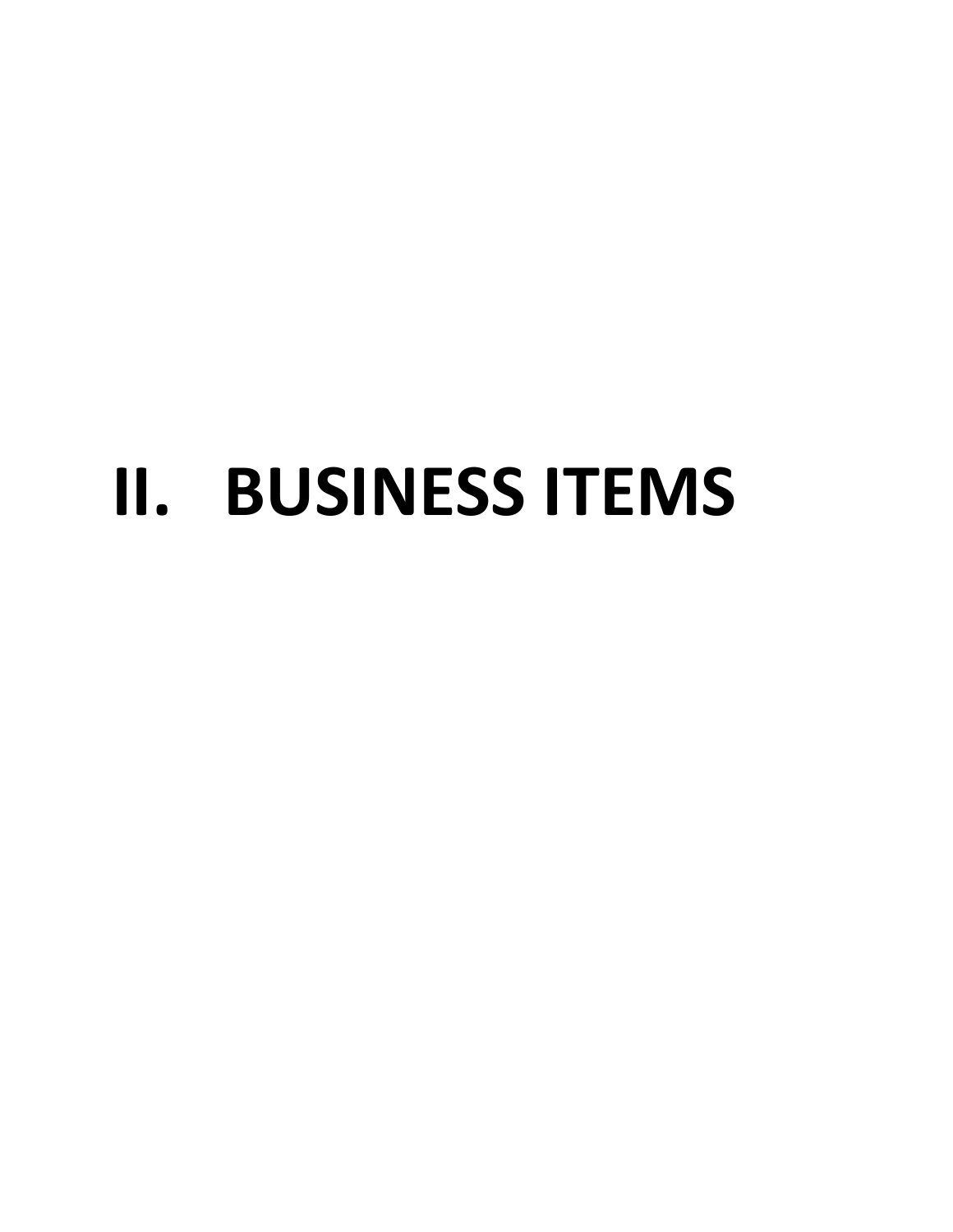#### State Council of Hawaiian Congregational Churches 199th Aha Pae'āina Annual Virtual Meeting

#### AGENDA

#### June 15, 2021

| 1. CALL TO ORDER @                                                                                                                | B. Matsuyama                              |
|-----------------------------------------------------------------------------------------------------------------------------------|-------------------------------------------|
| 2. OPENING PULE/OHANA/LULU*<br>(* Please make checks payable to SCHCC)<br>(Mail to: Frank Mulec, P.O.B 1065, Pahoa HI 96778-1065) | N. Andrade                                |
| 3. ROLL CALL / QUORUM: Yes / No<br>Member Churches: Partnerships: ______                                                          | K. Alika                                  |
| <b>4. GREETINGS</b>                                                                                                               | B. Matsuyama                              |
| <b>5. ADDITIONS TO AGENDA</b><br>5.1.<br>5.2.<br>5.3.                                                                             | B. Matsuyama                              |
| <b>6. 2019 ANNUAL MEETING MINUTES</b><br>October 5, 2020                                                                          | K. Alika                                  |
| 7. FINANCIAL REPORT<br>7.1. Annual Treasurer's Report                                                                             | F. Mulec                                  |
| 7.3. Other<br>7.3.1. Kokua Mau<br>7.3.2. Makeke                                                                                   |                                           |
| 8. CONFERENCE STAFF/SCHCC OFFICER'S REPORT<br>8.1 Conference Minister<br>8.2 Advisor<br>8.3 President                             | D. Popham<br>S. Matsuyama<br>B. Matsuyama |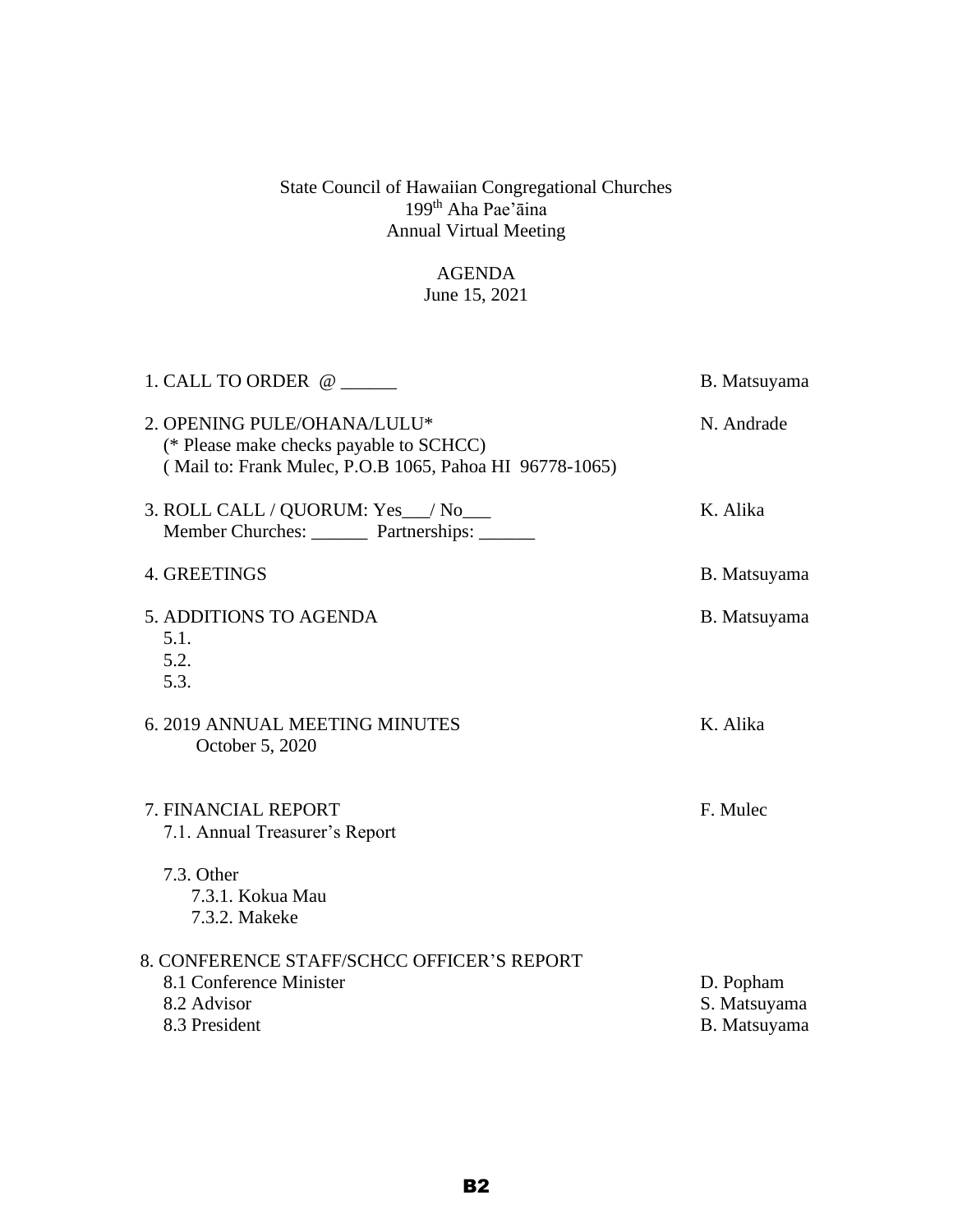#### 9. COMMITTEE REPORTS

10. ISLAND COUNCIL REPORTS

| 9.1. Repair & Maintenance                      | L. Motas     |
|------------------------------------------------|--------------|
| 9.2. Kahu Richard Wong Endowment               | A. Trout     |
| 9.3. William Kahuakai Keliihoomalu Scholarship | S. Matsuyama |
| 9.4. Katherine and Clay Wery Fund              | B. Matsuyama |
| 9.5. AHEC $-5E$ 's Program                     | B. Matsuyama |
| 9.6. Nomination                                | S. Matsuyama |
|                                                |              |

| 10.1. Kauai Council                        | H. Pacheco   |
|--------------------------------------------|--------------|
| 10.2. Oahu Council                         | K. Hess      |
| 10.3. Topside Council                      | U. Sai       |
| 10.4. Maui Council                         | A. Trout     |
| 10.5. WH Council                           | S. Matsuyama |
| 10.6. EH Council                           | C. Malani Jr |
| 11. PARTNERSHIP REPORTS                    |              |
| 11.1. PU'A Foundation                      | T. Bissen    |
| 11.2. AHEC                                 | K. Carmelo   |
| 12. UNFINISHED BUSINESS                    |              |
| 12.1. Addendum – Celebrating Advocacy Book |              |
| 12.2.501c3                                 |              |
| 12.3. Election Update                      |              |
| 12.4.                                      |              |
|                                            |              |

13. NEW BUSINESS/ACTION ITEMS 13.1. Proposed Budget 2021 - 2022

13.3.

- 14. REFLECTION / CONCERNS
	- 14.1.
	- 14.2.

15. ANNOUNCEMENTS 15.1. FY 21/22, Proposed Meeting Dates: 7/31/21, @ 11am, 10/30/21, 1/29/22, 4/30/22 15.2.

15.3.

17. CLOSING PULE S. Masilamoney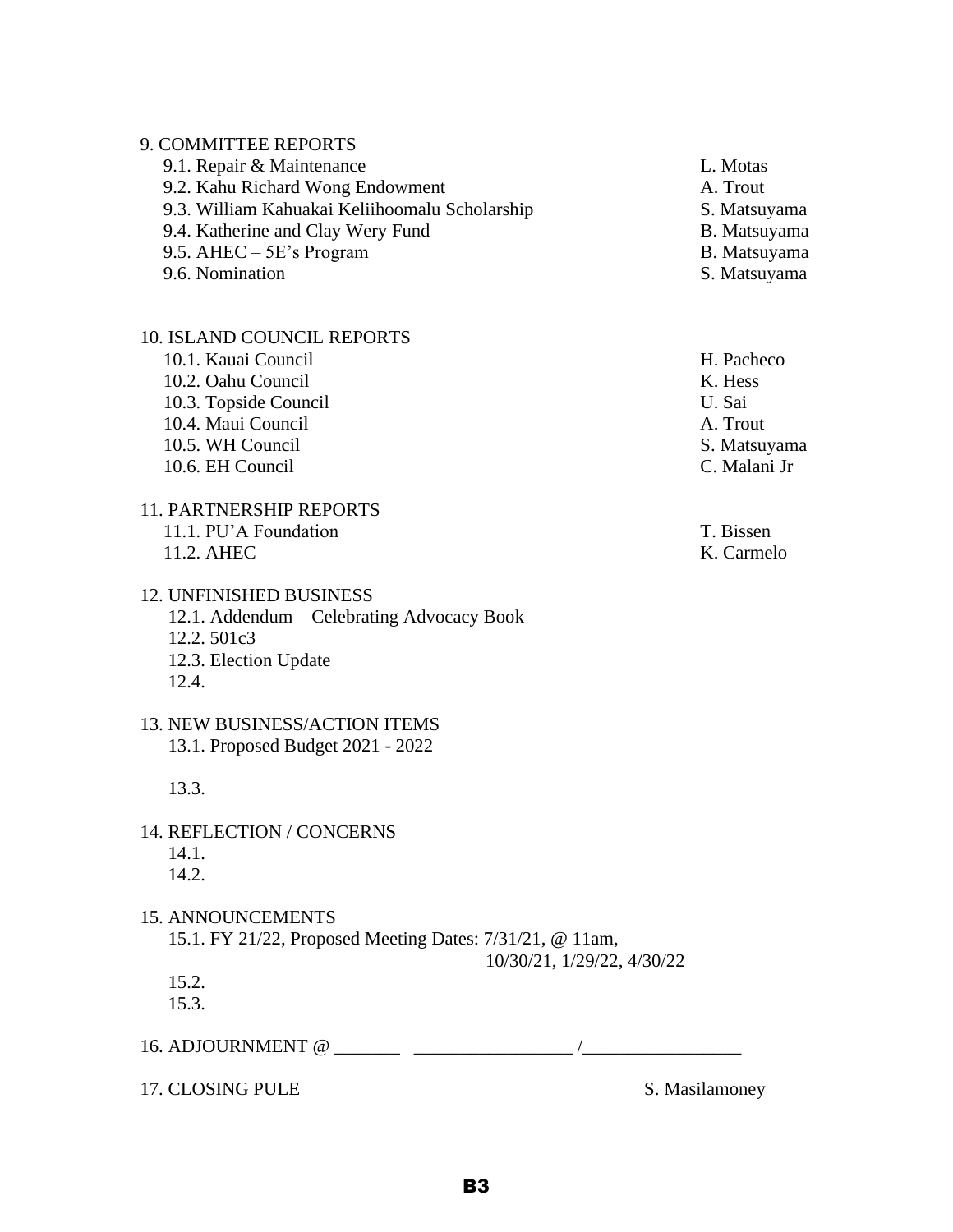### State Council of Hawaiian Congregational Churches (SCHCC)

#### SCHCC Annual Meeting Monday, October 5, 2020 Zoom

| <b>CALL</b><br><b>TO ORDER</b>              | The meeting was called to order at 9:01 a.m. by Boyd Matsuyama,<br>President.                                                                                                                                                                                                                                                                                                                                                                                       |
|---------------------------------------------|---------------------------------------------------------------------------------------------------------------------------------------------------------------------------------------------------------------------------------------------------------------------------------------------------------------------------------------------------------------------------------------------------------------------------------------------------------------------|
| 'OHANA TIME                                 | Aileen Trout, President of the Maui Council of Hawaiian Congregational<br>Churches, led the 'Ohana Time.                                                                                                                                                                                                                                                                                                                                                            |
|                                             | The scripture readings were drawn from Matthew 6:14-15 and Ephesians<br>4:31-32. Aileen noted that both speak to the need for "forgiveness and<br>reconciliation." She reminded everyone that events were held in<br>September celebrating the birthday of Lili'uokalani and pointed out that<br>it would be while the Queen was under "house arrest" at 'Iolani Palace<br>that she would go on to write what we now know as the "Queen's<br>Prayer."               |
|                                             | It was in 1893 that the Hawaiian nation was overthrown with the<br>assistance of U.S. military forces. A century later, in 1993, the United<br>Church of Christ issued a public apology for the church's complicity in the<br>overthrow. Redress and reparations were made including \$1.25 million<br>for the establishment of a non-geographical association of Hawaiian<br>churches that existed during the time of the overthrow and that still exist<br>today. |
|                                             | In addition, each member church was provided with a grant of \$33,000<br>each. Another \$1 million was provided for the establishment of has<br>become known as the Pū'ā Foundation, a foundation whose work is<br>based in the wider community.                                                                                                                                                                                                                    |
| ROLL CALL/<br><b>QUORUM</b><br>(Appendix A) | Delegates from 26 of the 46 member churches or a majority were<br>present and constituted a quorum.                                                                                                                                                                                                                                                                                                                                                                 |
| <b>AGENDA</b>                               | The Proposed Agenda was then approved by consensus.                                                                                                                                                                                                                                                                                                                                                                                                                 |
| <b>GREETINGS</b>                            | Boyd offered a word of welcome to all delegates, visitors and staff<br>persons.                                                                                                                                                                                                                                                                                                                                                                                     |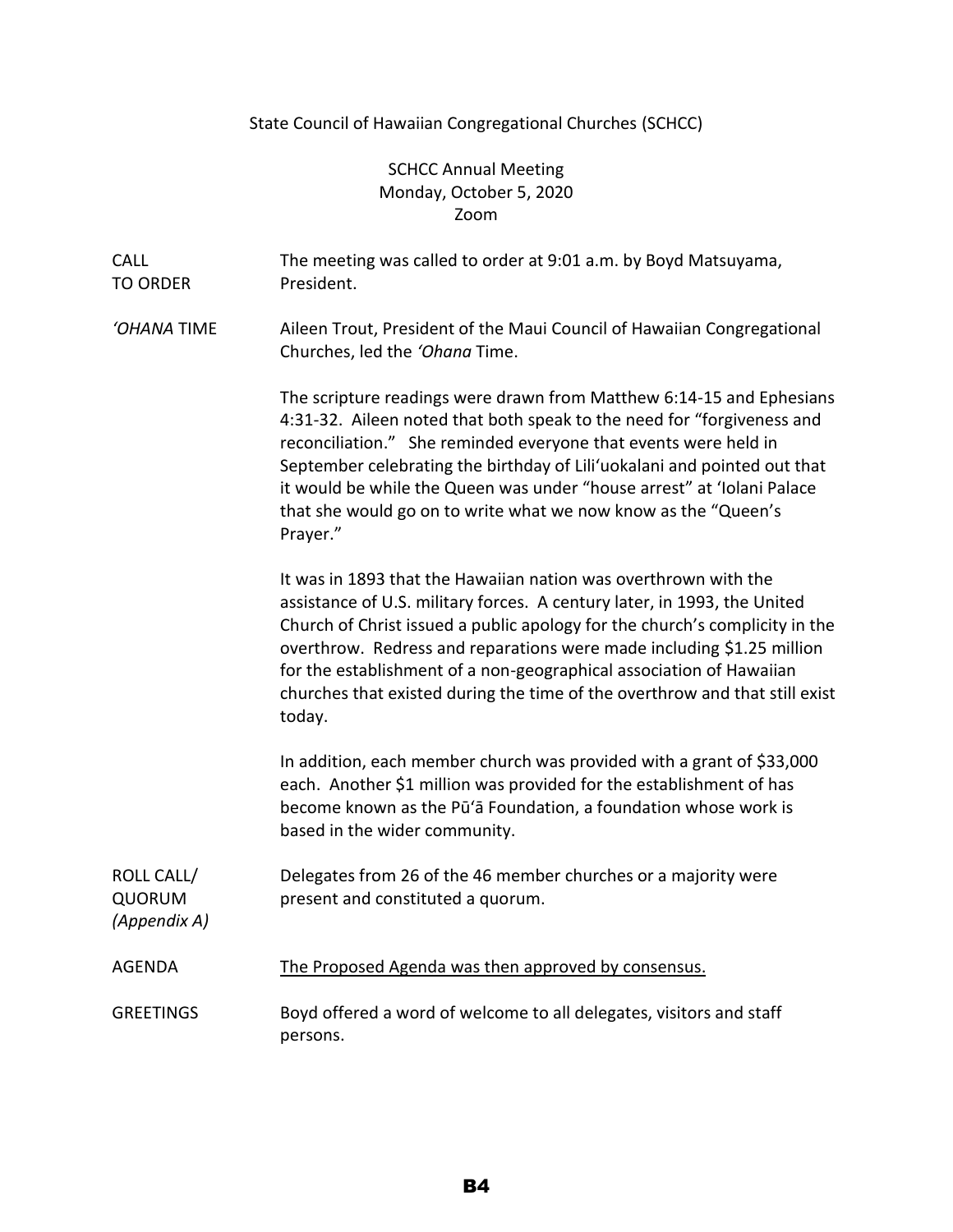REPORTS

MINUTES A. SCHCC Annual Meeting – June 5, 2019 *(Appendix B)*

The SCHCC Annual Meeting minutes of June 5, 2019 were reviewed. The minutes of June 5, 2019 were approved by consensus.

FINANCIAL A. Proposed Budget for Fiscal Year 2020-2021 *(Appendix C)*

Attention was called to the Proposed Budget for Fiscal Year 2020-2021. Discussion followed.

Following a brief discussion, it was agreed by consensus to ratify the Proposed Budget for Fiscal Year 2020-2021. Motion passed.

B. Annual Treasurer's Report FY 2019-2020 *(Appendix D)*

The total income for 2019-2020 was \$8,629.41 and the total expenses was \$6,665.12. The ending balance as of June 30, 2020 was \$16,872.74.

C. *Kōkua Mau (Appendix E)*

Funds available through *Kōkua Mau* included the following:

- Fund for Repair & Maintenance of Small Membership Hawaiian Churches (\$40,000)
- *Kahu* Richard W. Wong Endowment Fund (\$7,000)
- Wlliam Kahuaka'i Keli'iho'omalu Scholarship Fund (\$4,500)
- Katherine & Clay Wery Fund (\$2,500)

It was noted that Wong and Keli'iho'omalu Funds continue to be under the custodial care of the State Council. The Wery Fund was designated to the State Council by the Hawai'i Conference for dispensation.

D. *Makēkē (Appendix F)*

Gifts totaling \$350 was received from Helani, Haili, and Kahikolu churches. The budgeted amount was \$2,100.

COMMITTEE A. Repair & Maintenance of Small Membership Hawaiian Churches - REPORTS Aletha Kaohi *(Appendix G)*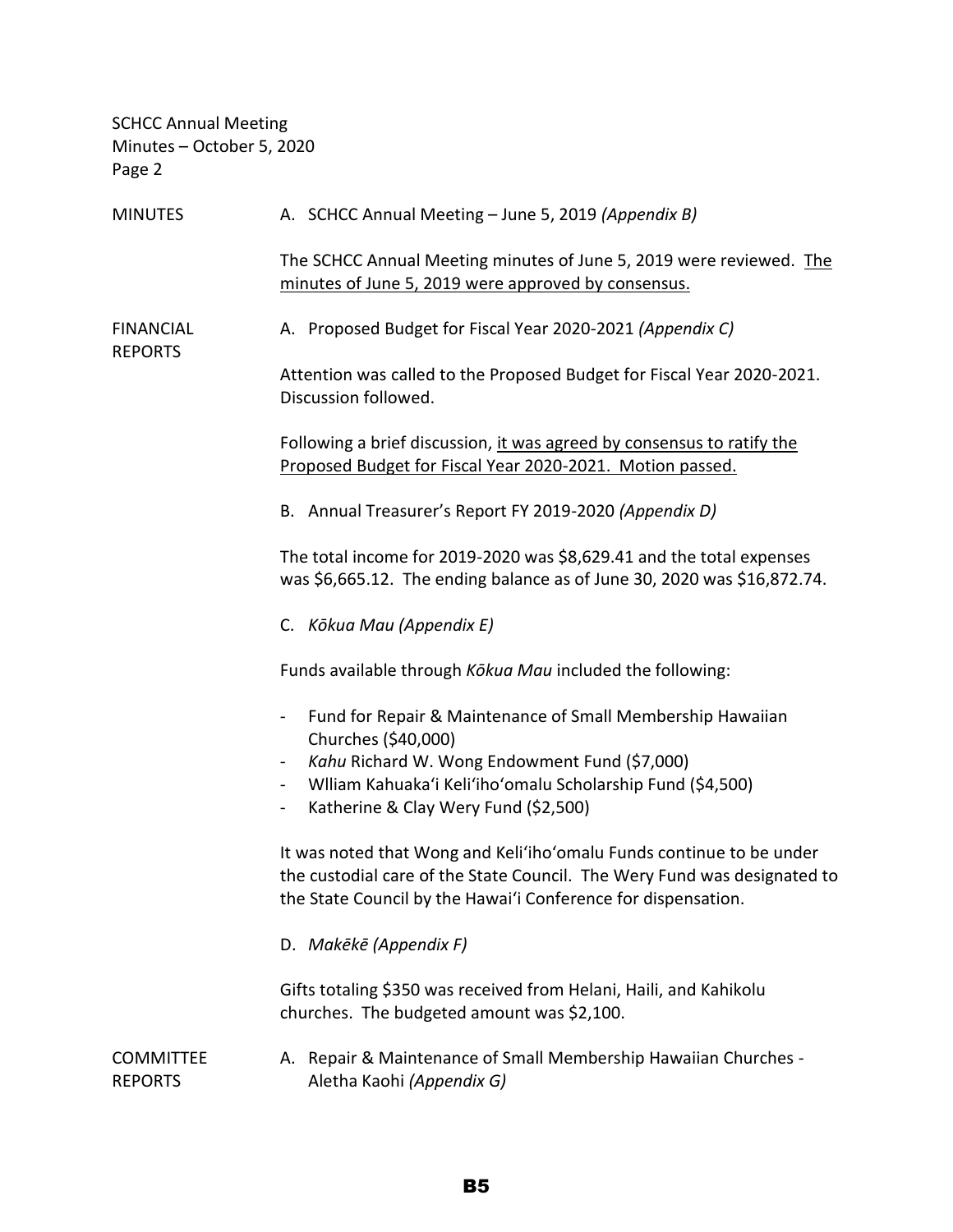> Attention as called to the report. An update of the churches that were awarded funds was highlighted. The timeline for the completion of the projects was extended through 2021 because of the COVID-19 Pandemic.

Auntie Aletha reminded everyone that churches submitting applications must be current in their dues.

B. *Kahu* Richard W.Wong Endowment Fund – Aileen Trout *(Appendix G)*

No applications were received in 2019. Aileen shared examples of the kinds of programs that were supported by the fund.

A copy of the application form was included in the SCHCC annual report booklet.

- C. William K. Keli'iho'omalu Scholarship Fund *(Appendix H)*
- D. Katherine & Clay Wery Fund Stanley Lum *(Appendix I)*

Uncle Stanley reminded everyone about the background of the Wery Fund. He said, "The gift for the Wery Fund was given to the Hawai'i Conference for oversight. The conference was responsible for designating an agent to administer the fund, subject to oversight by the Conference Minster and always in conjunction with the State Council.

A grant of \$2,500 has already been approved for the current year for the proposal for a "Teen Suicide" program on Moloka'i. The request was received from Uluwehi Sai.

Uluwehi noted that the "team" was in a planning process through a partnership with the Kamehameha Schools. "Everything was brought to a halt because of COVID-19." She added that Lili'uokalani Children's Trust is now taking the lead. The same people remain involved.

Boyd pointed out that the Wery Fund includes a corpus that is not to be used. Instead the funds provided for the development of programs by the island councils will be drawn from the interest generated by the gift.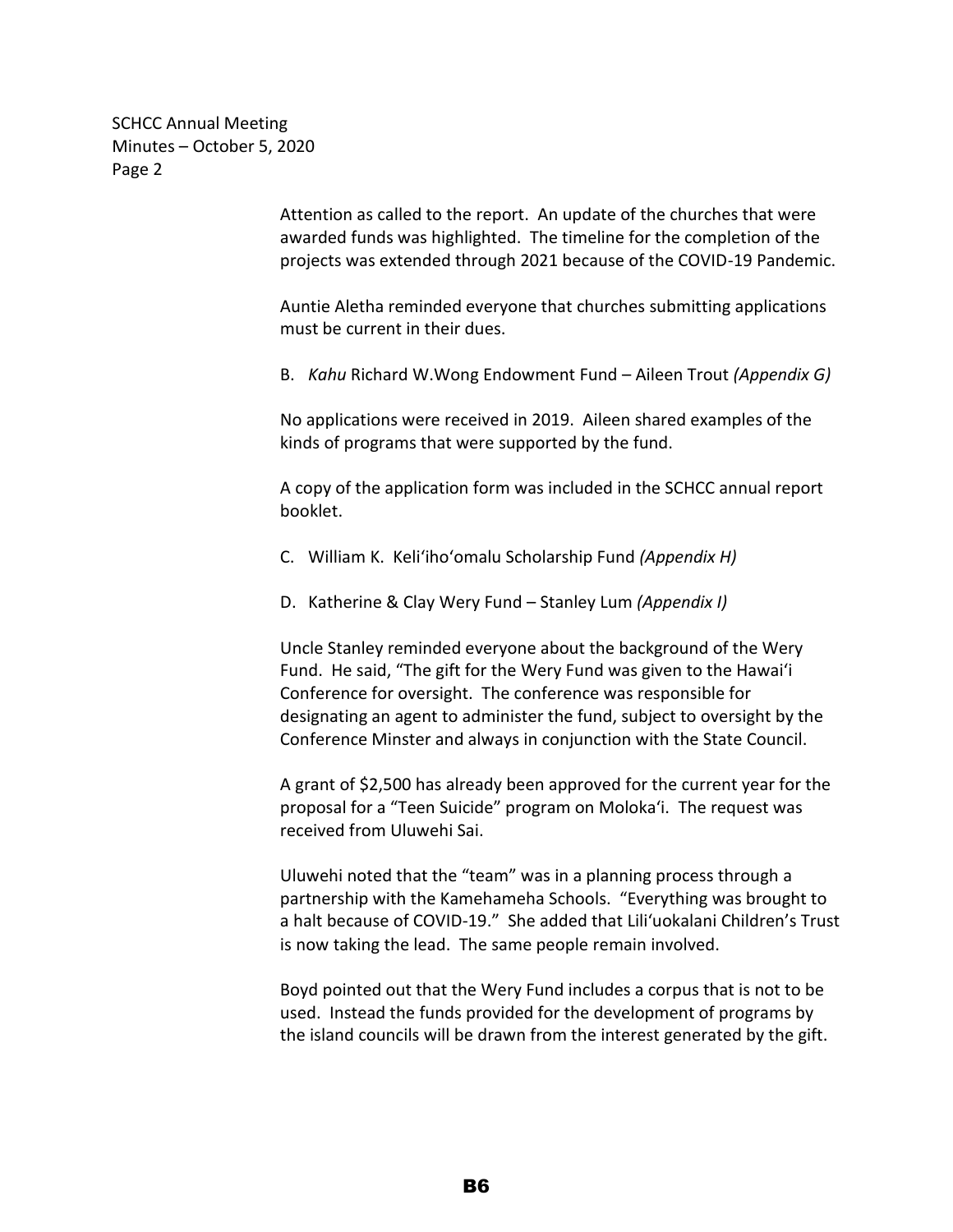> Naleen Andrade added that she was *hānai* by the family and that it was Katherine Wery's intent that the gift be used to support the development of programs for small membership Hawaiian churches.

D. AHEC – 5E's Program – Boyd Matsuyama *(Appendix J)*

Boyd announced that current members on the committee include: Haunani Pacheco (Kaua'i); Ka'iulani Hess (O'ahu); Earlene Iaea (Moloka'i); Frank Mulec (East Hawai'i); Sharon Matsuyama (East Hawai'i) and Aileen Trout (Maui).

E. Nomination Committee – Sharon Matsuyama *(Appendix K)*

Upon the recommendation of the Nomination Committee, action was taken on the following motion by the SCHCC Executive Committee and Board of Direcors: "Due to non-receipt of candidates' names for the election of officers for the SCHCC, the SCHCC Executive Committee recommends, with approval by its Board of Directions, that the current President be given the authority to fill any vacancy in the Officer positions, for an interim period, until a special election is scheduled for June 2021 at the next *'Aha Iki."* The motion was passed.

Delegates were invited and action was taken to ratify the recommendation.

ISLAND **A. Kaua'i Council – Haunani Pacheco** *(Appendix L)* COUNCIL REPORTS Haunani said that most of the churches have "adapted to holding online virtual services. Some have held in-person services.

> She noted that some churches like Wai'oli Hui'ia in Hanalei are dependent on tourism. The church received support for the repair of its parsonage, social hall and church sanctuary following the flood of 2017. Work continues on the sanctuary.

*Kahu* Eric Lucy was called to serve as pastor in August 2019. He is originally from San Clemente, California and previously served as a missionary in Mexico.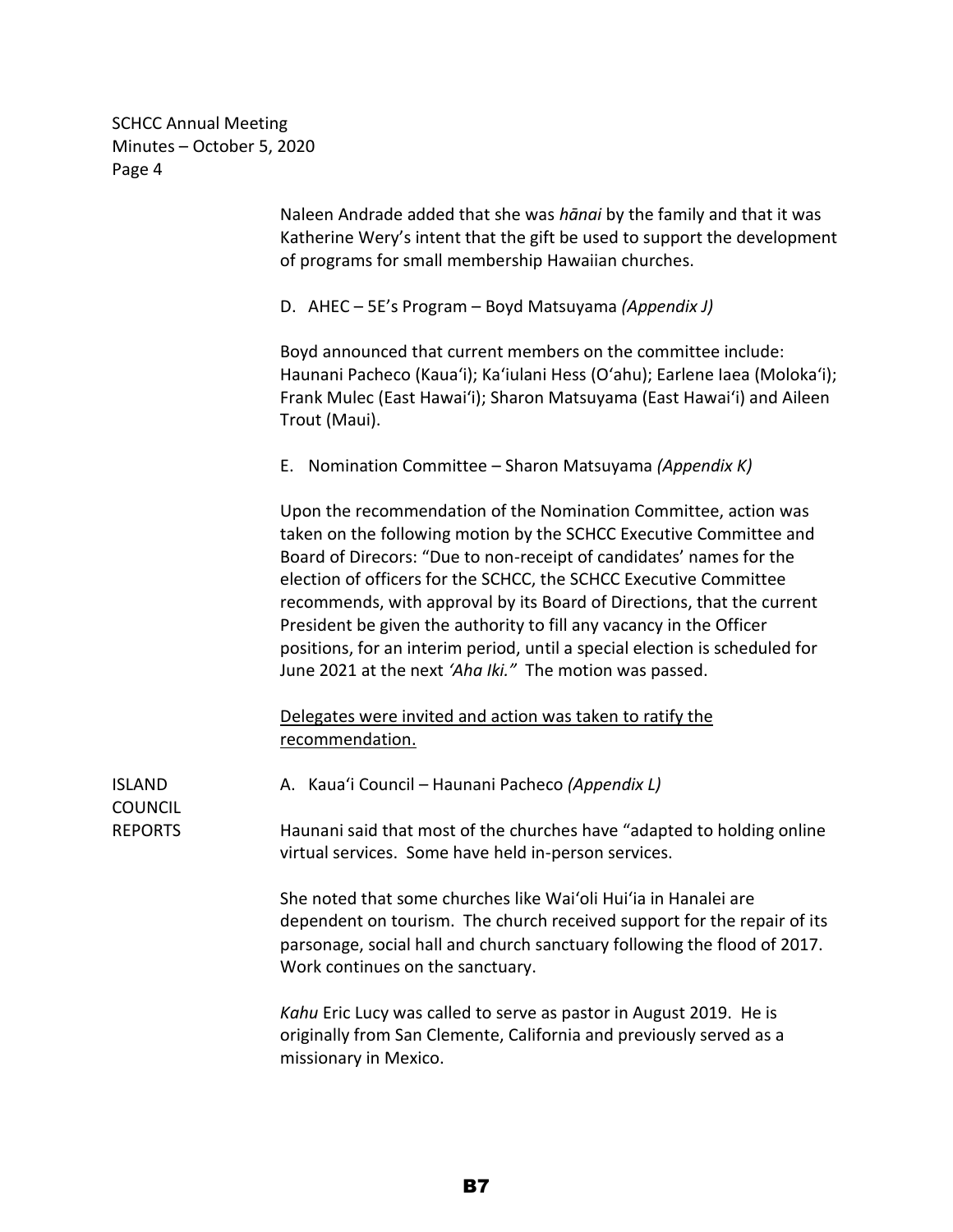B. O'ahu Council – Kai'ulani Hess *(Appendix M)*

The report is on file.

B. O'ahu Council – Kai'ulani Hess *(Appendix M)*

The report is on file.

C. Moloka'i-Topside Council – Uluwehi Sai

Uluwehi pointed out that the report for the Kaua'i Council is the report for the first quarter of 2020. Boyd request that an annual report be submitted. It will then be forwarded to all of the delegates.

She mentioned that Pualani Akaka is the Chair of the Council and Earlene Iaea serves as Secretary. The Rev. Janice Ogoshi was called to serve the Topside churches. She began her ministry in September 2020.

D. Maui Council – Aileen Trout *(Appendix N)*

The report is on file. She provided an update on several things. Keolahou Congregational Hawaiian Church continues to call pulpit supply pastors. They are in a search process for a new pastor.

The Rev. Scott Landis has been called as the Interim Pastor at Keawala'i Congregational Church. Olowalu continues its efforts to construct a new sanctuary.

Ka'ahumanu continues its own commitment to repair its church building. Punānā Leo O Maui is set to reopen in the church's social hall following the recent lockdown due the COVID-19 pandemic.

Uncle Jimmy 'A'arona continues to serve as pulpit supply at Kaulanpueo, Kalanikahua Hou and Nāhiku Churches.

Pā'ia is doing well.

Waiola has undergone its challenges as a result of the pandemic. The loss of income has made it no longer possible for the church to provide *Kahu* Meg Watson with an adequate salary package. She left Waiola in April.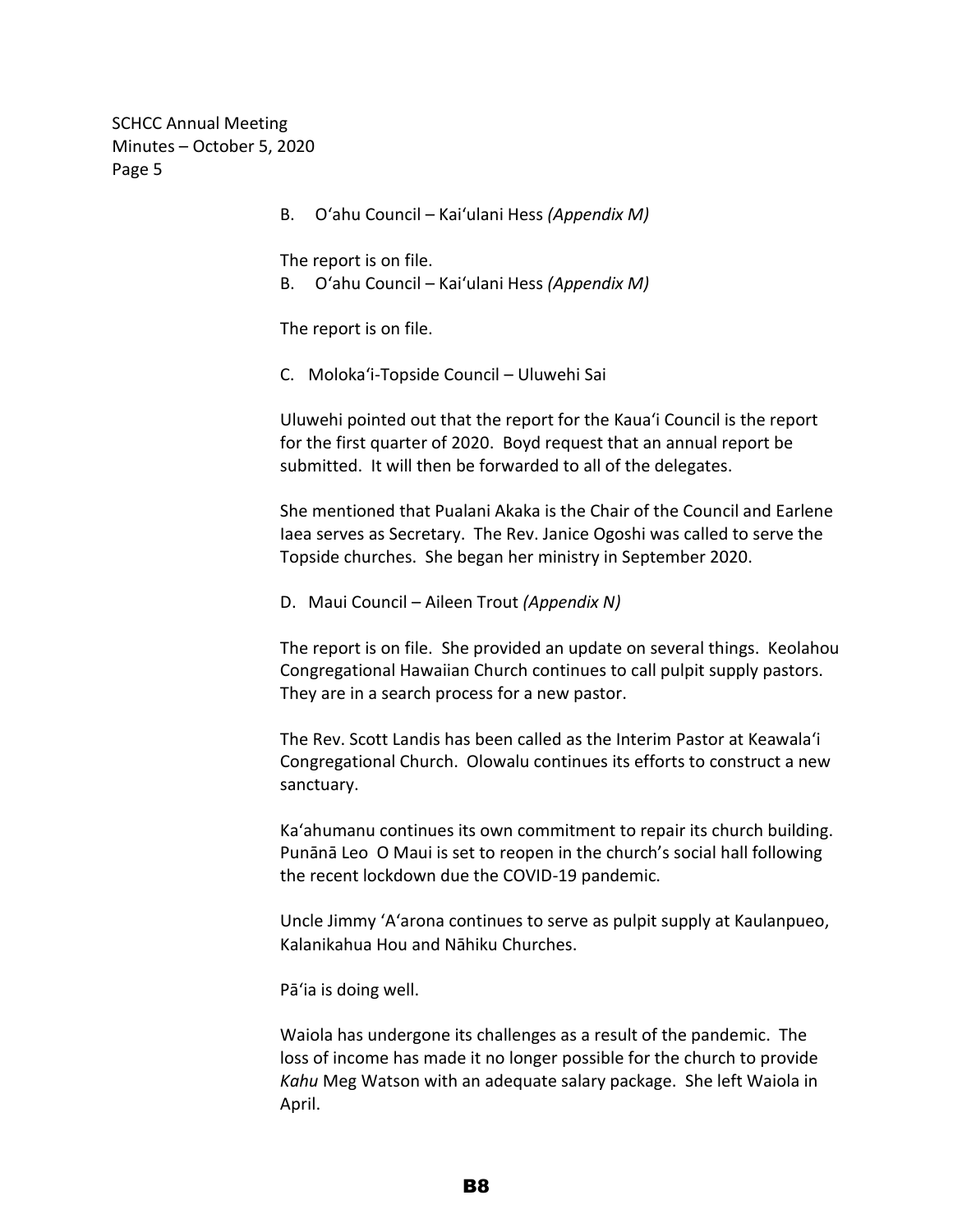|                               | Kanu 'Ānela Rosa has agreed, again, to serve as the licensed pastor.                                                                                                                                                                                                                                                                                                                                                       |
|-------------------------------|----------------------------------------------------------------------------------------------------------------------------------------------------------------------------------------------------------------------------------------------------------------------------------------------------------------------------------------------------------------------------------------------------------------------------|
|                               | Aileen reported that a new parsonage is now on the church property at<br>Lāhuoikalani.                                                                                                                                                                                                                                                                                                                                     |
|                               | E. East Hawai'i Council - Frank Mulec (Appendix O)                                                                                                                                                                                                                                                                                                                                                                         |
|                               | The report is on file.                                                                                                                                                                                                                                                                                                                                                                                                     |
|                               | F. West Hawai'i - Sharon Matsuyama (Appendix P)                                                                                                                                                                                                                                                                                                                                                                            |
|                               | The roof at Hau'oli Kamana'o in Miloli'l has been repaired but other work<br>has been delayed. Virtual services are being held.                                                                                                                                                                                                                                                                                            |
|                               | The village experienced a recent COVID-19 scare. The Moderator was<br>diagnosed with the coronavirus.                                                                                                                                                                                                                                                                                                                      |
|                               | Kahu Debbie Wong Yuen added that because the church has a large lawn<br>and sidewalk area, a decision was made to hold weekly drive-in services.<br>Cars are parked facing the sanctuary and an altar area is set-up on the<br>sidewalk.                                                                                                                                                                                   |
| PARTNERSHIP<br><b>REPORTS</b> | A. Pū'ā Foundation - Toni Bissen (Appendix Q)                                                                                                                                                                                                                                                                                                                                                                              |
|                               | The report is on file.                                                                                                                                                                                                                                                                                                                                                                                                     |
|                               | Toni added that the work of Pū'ā Foundation is to "give back and to serve<br>as many people as possible. She referenced the parable of the talents<br>and the importance of using our talents and gifts to serve. The "trauma<br>to transformation" work of the foundation now spans over 24 years.                                                                                                                        |
|                               | B. AHEC - Kerisa Carmelo (Appendix R)                                                                                                                                                                                                                                                                                                                                                                                      |
|                               | The report is on file. Kerisa highlighted the association's ongoing<br>discussions on three matters including the termination of standing for<br>Kahu Mike Warren within the United Church of Christ; the litigation<br>between the Hau'ula Kahuku Church as a member of AHEC and the<br>Hau'ula Congregational Church/Hawai'i Conference Foundation, and<br>matters related to the Papa Makua and the Hawai'i Conference. |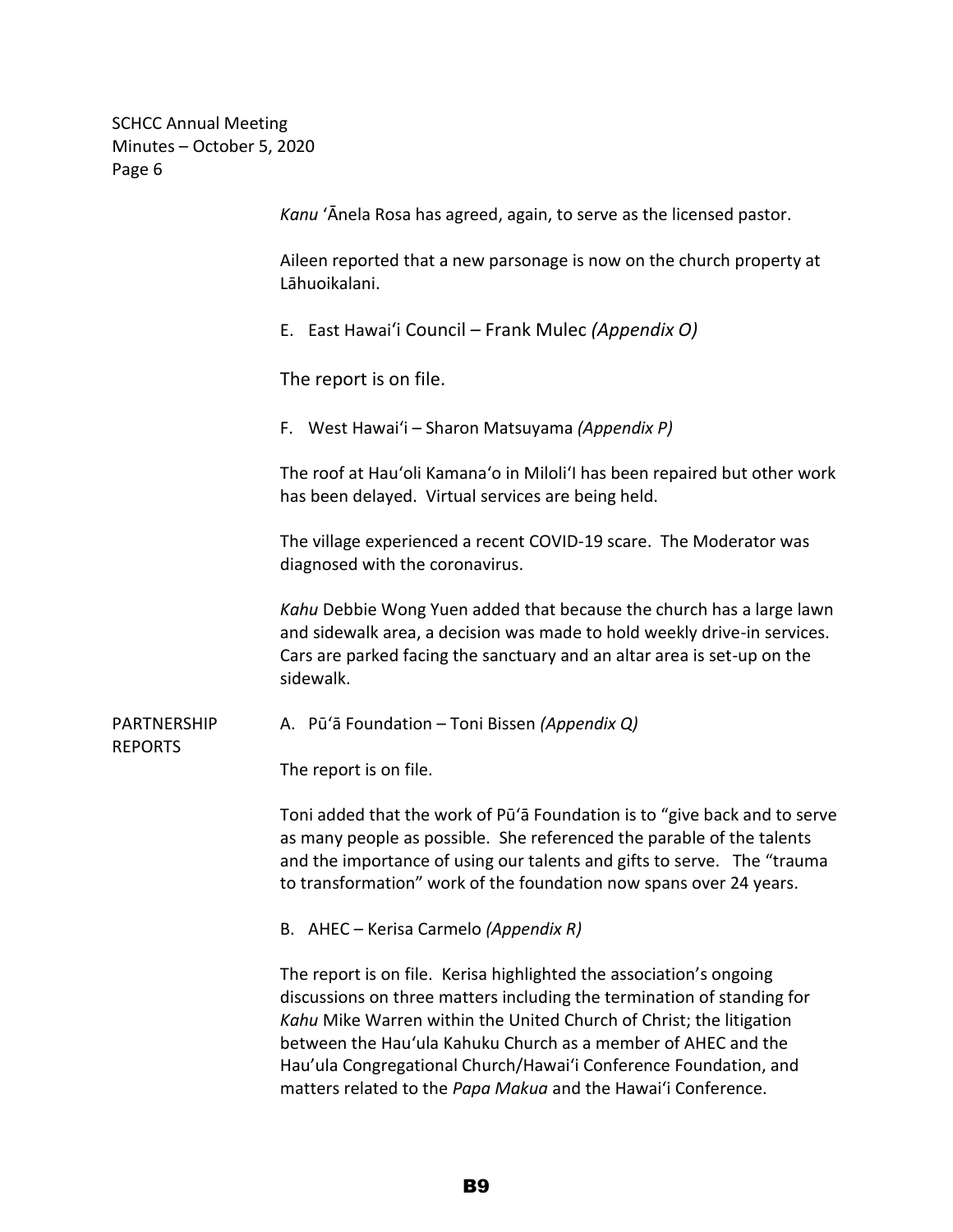SCHCC Board of Directors Minutes – October 5, 2020 Page 7

| <b>STAFF</b><br><b>REPORTS</b>       | Conference Minister - David Popham (Appendix S)<br>А.                                                                                                                                                                                                                                         |
|--------------------------------------|-----------------------------------------------------------------------------------------------------------------------------------------------------------------------------------------------------------------------------------------------------------------------------------------------|
|                                      | The report is on file.                                                                                                                                                                                                                                                                        |
|                                      | Advisor - Sharon Matsuyama (Appendix T)<br>В.                                                                                                                                                                                                                                                 |
|                                      | The report is on file. Sharon expressed her appreciation to the Island<br>Council Presidents and to the SCHCC Officers for their leadership.                                                                                                                                                  |
|                                      | C. President - Boyd Matsuyama (Appendix U)                                                                                                                                                                                                                                                    |
|                                      | The report is on file. Boyd also expressed his appreciation for those<br>serving in positions of leadership as member churches.                                                                                                                                                               |
| <b>UNFINISHED</b><br><b>BUSINESS</b> | A. 501 (c) $(3)$ – Articles of Incorporation – Frank Mulec                                                                                                                                                                                                                                    |
|                                      | Uncle Frank said once the Articles of Incorporation are filed, amendments<br>will need to be made to the Bylaws to make certain they are in<br>compliance with the Articles of Incorporation.                                                                                                 |
|                                      | B. Addendum to "Celebrating Advocacy" - Aletha Kaohi                                                                                                                                                                                                                                          |
|                                      | Auntie Aletha reported that the book should be ready by Christmas.                                                                                                                                                                                                                            |
| OTHER                                | A. Reconciliation Working Group - Kealahou Alika & Wayne Higa                                                                                                                                                                                                                                 |
|                                      | The Reconciliation Working Group will be leading a workshop on<br>Wednesday, October 7, 2020 to provide participants with an update on<br>its work. Malina Kaulukukui initially served as a member of the group.<br>She has since left and Linda Mitch was invited to join the current group. |
|                                      | The group includes Hau'oli Akaka, Kealahou Alika, Joyclynn Costa, Wayne<br>Higa, Isaiah Ka'awai, and Meleanna Meyer, David Popham and David<br>Turner.                                                                                                                                        |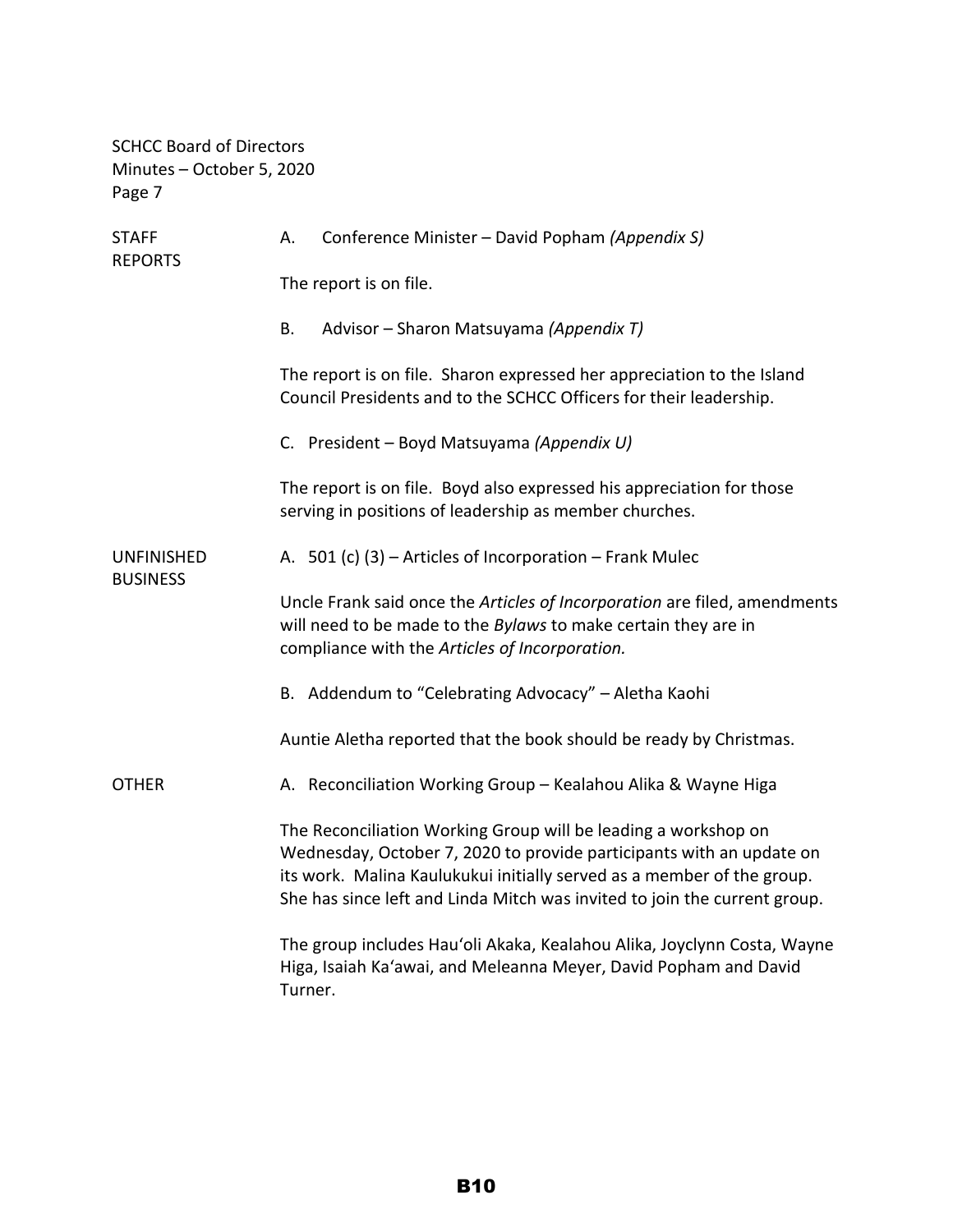B. Necrology *(Appendix V)*

Delegates added the following names to the Necrology Report:

|                               | Hailli<br>Hau'ula<br>$\qquad \qquad -$<br>Kauaha'ao<br>$\overline{\phantom{a}}$<br>Kawaiaha'o<br>$\overline{a}$<br>Lanakila<br>$\overline{\phantom{0}}$<br>Waialua UCC | Alma Kamalu "Kukui" Kalima-Wellborn,<br><b>Conrad Nathaniel &amp; Noland Remmers</b><br>Merci Castillo<br>Auntie Mabel Kaipo<br>Corinthia Harbottle, Auntie Gerri Hewett<br>Uncle Alex Ako, Pastor Ewatt Joseph,<br>& Uncle Mel Ho'omanawanui<br><b>Grant Lee</b> |
|-------------------------------|------------------------------------------------------------------------------------------------------------------------------------------------------------------------|-------------------------------------------------------------------------------------------------------------------------------------------------------------------------------------------------------------------------------------------------------------------|
| ANNOUNCEMENTS                 | A. Meeting Dates                                                                                                                                                       |                                                                                                                                                                                                                                                                   |
|                               |                                                                                                                                                                        | The following are the meeting dates for the SCHCC Board of Directors:                                                                                                                                                                                             |
|                               | Saturday, January 30, 2021<br>$\overline{\phantom{0}}$<br>Saturday, April 24, 2021<br>$\overline{\phantom{0}}$                                                         |                                                                                                                                                                                                                                                                   |
| INSTALLATION<br>OF OFFICERS   | officers:                                                                                                                                                              | Kahu David Popham led the service of installation for the following                                                                                                                                                                                               |
|                               |                                                                                                                                                                        | Boyd Matsuyama, President<br>Aletha Kaohi, Vice-President<br>Frank Mulec, Treasurer<br>Kealahou Alika, Secretary                                                                                                                                                  |
|                               | Meeting.                                                                                                                                                               | Current Advisors include Sharon Mastuyama and Uncle Stanley Lum.<br>Boyd offered a word of appreciation to Naholo Gramberg and Kahu Ken<br>Makuakane for their technical support in hosting the SCHCC Annual                                                      |
| <b>CLOSING</b><br>SONG & PULE |                                                                                                                                                                        | Delegates were invited to sing, "Hau'oli Au, E Hawai'i Au," a mele that<br>was written and composed by Toni Bissen of Pū'ā Foundation. Kahu<br>Barry Mick offered the closing prayer at 11:54 a.m.                                                                |
|                               |                                                                                                                                                                        | Kealahou C. Alika, Secretary                                                                                                                                                                                                                                      |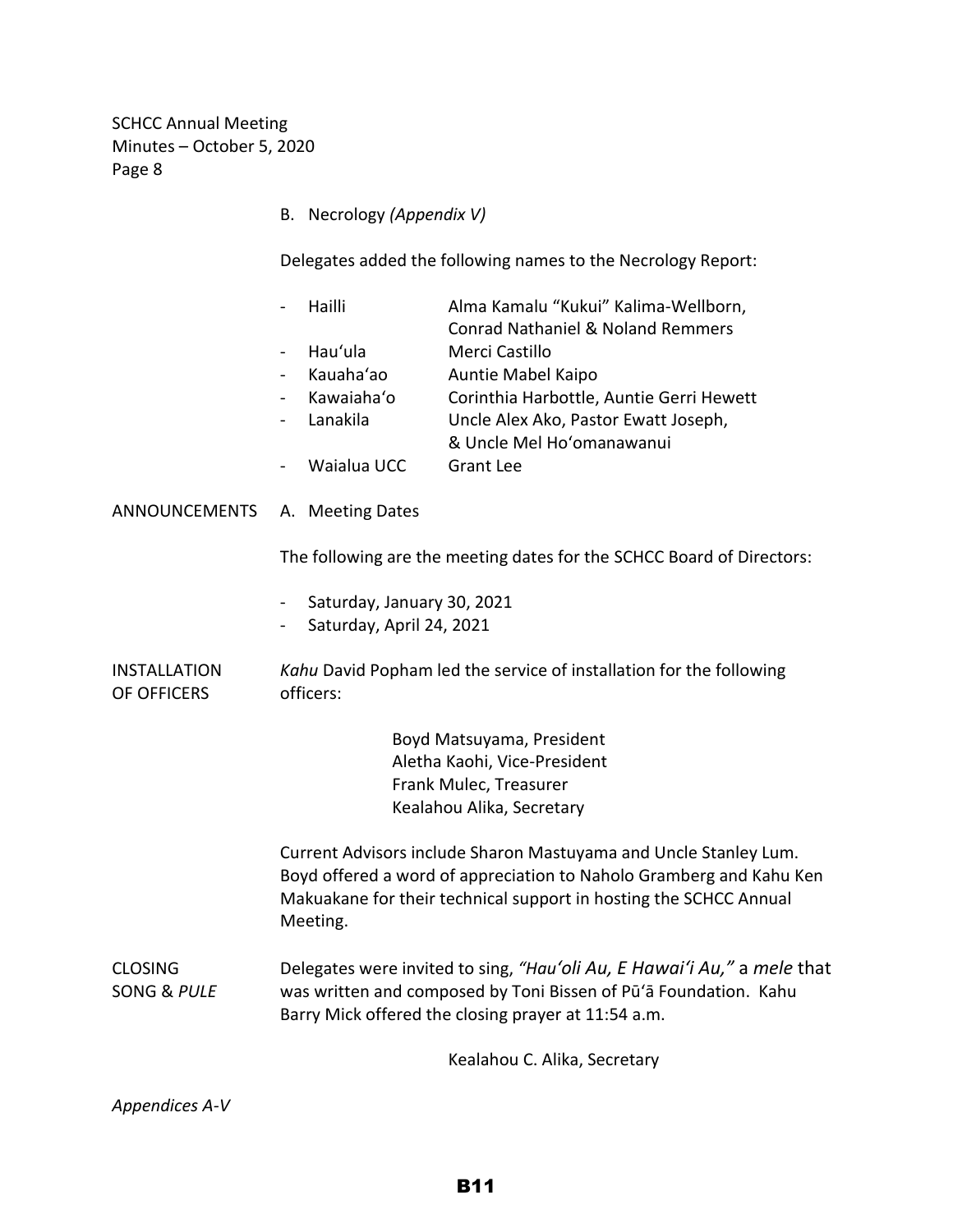#### State Council of Hawaiian Congregational Churches (SCHCC) 2020 Annual Meeting Monday, October 5, 2020 via Zoom

#### **ATTENDANCE**

| Name                  | Church/Partner                        | <b>Voting Delegate</b> | Visitor |
|-----------------------|---------------------------------------|------------------------|---------|
| James 'A'arona        | Kaulanapueo/<br>Kalanikahua Hou/Huelo | X                      |         |
| Pualani Akaka         | Kalaikamanu Hou                       | X                      |         |
| Cynthia Akimseu       | Haili Church                          | X                      |         |
| Kealahou Alika        | Wailuku Union Church                  |                        |         |
| Dolly Andrade         | Kahikolu                              | X                      |         |
| Naleen Andrade        | Kahikolu                              | X                      |         |
| <b>Toni Bissen</b>    | Pū'ā Foundation                       | Χ                      |         |
| Kerisa Carmelo        | Lanakila                              | X                      |         |
| Joyclynn Costa        | Kalanikahua Hou                       | X                      |         |
| <b>Susan Ferrell</b>  | Wai'oli Hui'ia                        | Χ                      |         |
| Ron Fujiyoshi         | Ola'a                                 | X                      |         |
| Naholowa'a Gramberg   | <b>Tech Support</b>                   |                        | X       |
| Wayne Higa            | Ka'ahumanu                            | X                      |         |
| Ka'iulani Hess        | Kawaiaha'o                            | X                      |         |
| Ricky Hirakawa        | Kahikuonālani                         | X                      |         |
| Kauanoe Ho'omanawanui | AHEC Luna Ho'omalu                    | X                      |         |
| Dominic Inocelda      | <b>Pearl City Community</b>           | X                      |         |
| Catherine Kaide       | Laupahoehoe                           |                        | X       |
| Loke Kamanu           | Kalapana Maunakea                     | X                      |         |
| Margaret Rose Kamanu  | Kalapana Maunakea                     |                        | X       |
| Bessie Kamakeeaina    | Hau'ula UCC                           | X                      |         |
| Gwendolyn Kamanu      |                                       |                        | X       |
| Kini Kawa'a           | Kalapana Maunakea                     | X                      |         |
| Aletha Kaohi          | Hanapēpē                              | X                      |         |
| Edie Kapiko           | Keawala'l                             | X                      |         |
| Laurie Kauleinamoku   | Liliuokalani                          | Χ                      |         |
| Charles Kaupiko       | Hau'oli Kamana'o                      | X                      |         |
| Ka'imi Kaupiko        | Hau'oli Kamana'o                      | X                      |         |
| Melveen Kaupiko       | Hau'oli Kamana'o                      |                        | Χ       |
| Leivallyn Kaupu       | Hau'oli Kamana'o                      |                        | Χ       |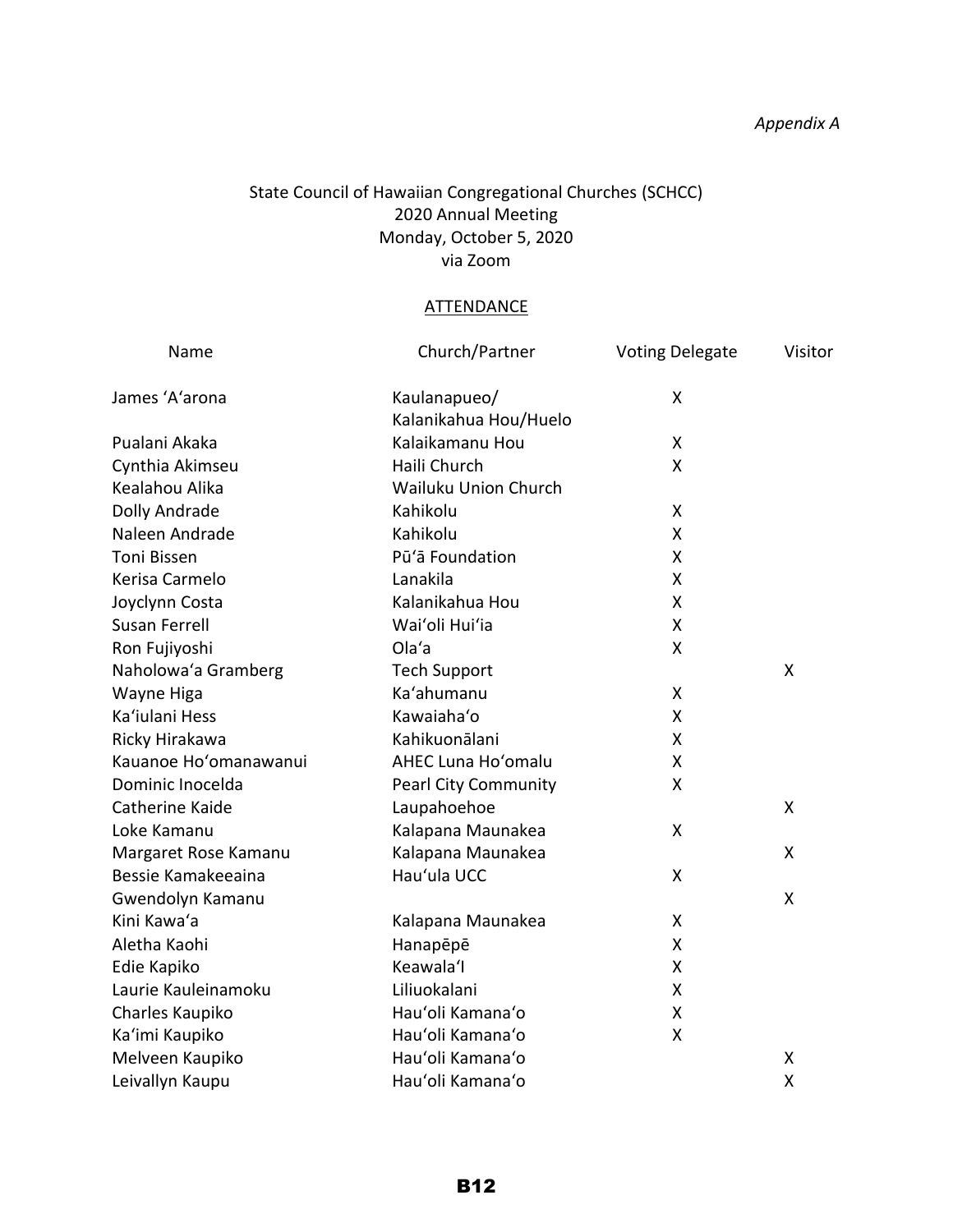#### State Council of Hawaiian Congregational Churches (SCHCC) 2020 Annual Meeting Monday, October 5, 2020 via Zoom

#### **ATTENDANCE**

| Name                   | Church/Partner              | <b>Voting Delegate</b> | Visitor |
|------------------------|-----------------------------|------------------------|---------|
| Joanne Kishimori       | Kahikuonālani               | X                      |         |
| Kyle Lovett            | <b>Central Union</b>        |                        | X       |
| <b>Stanley Lum</b>     | <b>SCHCC</b>                |                        |         |
| Kenneth Makuakane      | Kawaiaha'o                  | X                      |         |
| <b>Gordon Marchant</b> | <b>Pearl City Community</b> | X                      |         |
| Sally Jo Manea         | Kapa'a First Hawaiian       |                        | Χ       |
| Boyd Matsuyama         | Puka'ana                    | X                      |         |
| Sharon Matsuyama       | Puka'ana                    | X                      |         |
| Vivian Maunakea        | Conference Staff            |                        | X       |
| <b>Manon Meisner</b>   | Kahikolu                    |                        | X       |
| <b>Barry Mick</b>      | Kapa'a First Hawaiian       | X                      |         |
| Lorna Motas            | Kaumakapili                 | X                      |         |
| <b>Frank Mulec</b>     | 'Opihikao                   | X                      |         |
| Manu Naole             | Kalihi & Moanalua           | X                      |         |
| Christine Nu'uhiwa     | <b>Conference Staff</b>     |                        | X       |
| Shirley Ota            | <b>Pearl City Community</b> |                        | Χ       |
| Haunani Pacheo         | Wai'oli Hui'ia              | X                      |         |
| <b>Russell Paio</b>    | Laupahoehoe                 | X                      |         |
| Alaka'i Paleka         | Pā'ia                       | Χ                      |         |
| Lisa Payuyo            | Pacific School of Religion  |                        | X       |
| Naomi Takei            | <b>Pearl City Community</b> |                        | X       |
| <b>Brian Welsh</b>     | Haili                       | X                      |         |
| David Williams         | Kauaha'ao                   |                        | X       |
| Walter Wong Yuen       | Kauaha'ao                   | X                      |         |
| Debbie Wong Yuen       | Kauaha'ao                   | Χ                      |         |
| Lori Yamashiro         | Conference Staff            |                        | X       |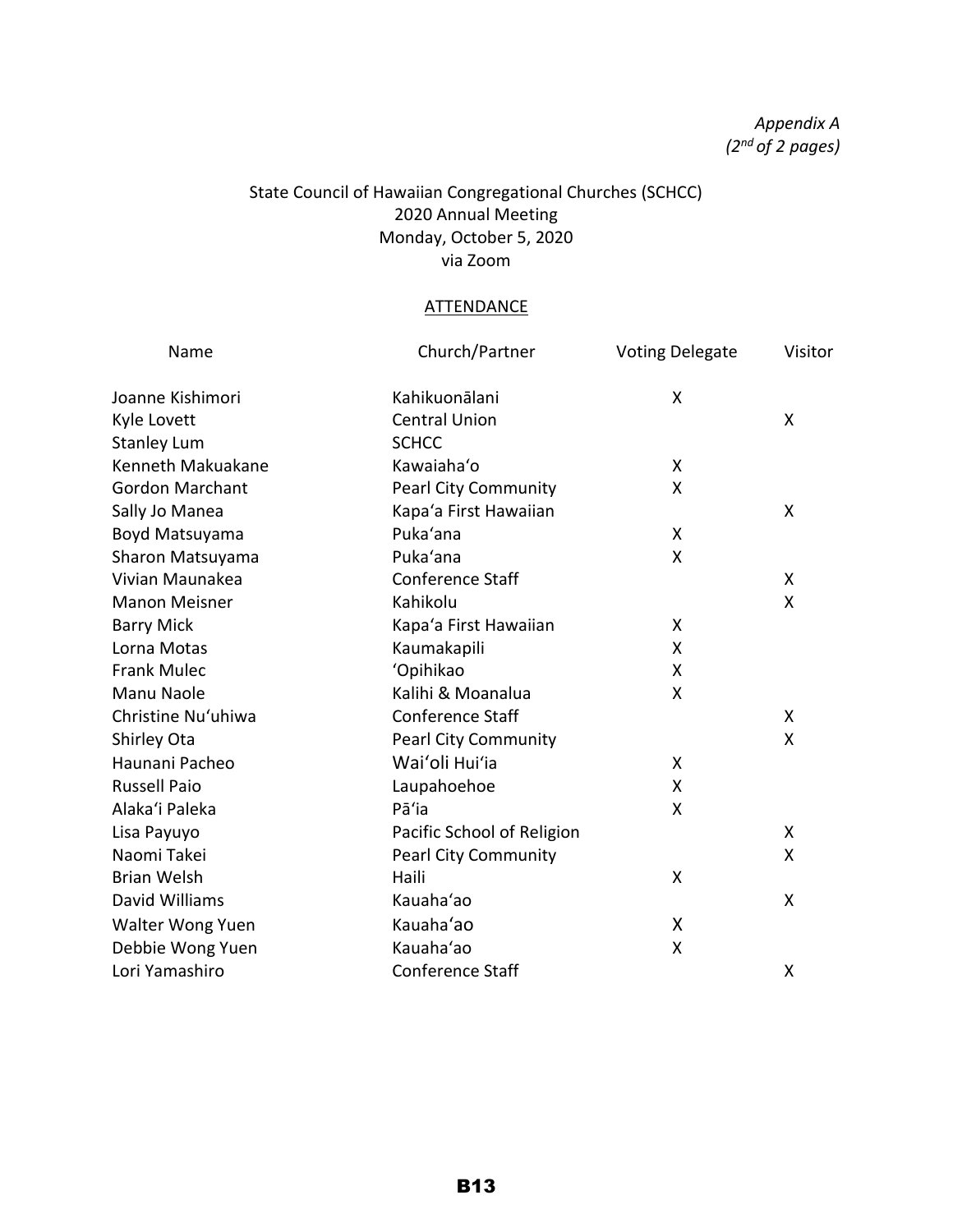#### *Appendix V*

#### State Council of Hawaiian Congregational Churches (SCHCC) 2020 Annual Meeting October 5-8, 2020 via Zoom

#### **NECROLOGY**

#### **Hawai'i Island:**

| Haili         | Alma Kamalu "Kukui" Kalima-Wellborn, Conrad Nathaniel &<br><b>Noland Remmers</b>                                  |
|---------------|-------------------------------------------------------------------------------------------------------------------|
| Kauaha'ao     | Mabel Kaipo                                                                                                       |
| Kahikolu      | Sheila Navas Frasco                                                                                               |
| Lanakila      | Alex Ako, Mel Ho'omanawanui & Ewattt Joseh                                                                        |
| Laupahoehoe   | Kahu Clement Malani Sr., Ruby Leilani Malani & Lei Saito                                                          |
| 'Opihikao     | Louis Kahoano Elia Jr. & Miyoko Kaohi                                                                             |
| Maui:         |                                                                                                                   |
| Ka'ahumanu    | Caroline Benton, Bernice Higa-Wirth & Karen Lum Ho Vida                                                           |
| Keolahou      | Jean Cooper                                                                                                       |
| Waiola        | Grale Lorenzo Chong, Rachel Kaleipo, Barbara Kukahiko,<br>Larry "Pops" Meneghin, Ronald Vaught & Mary Haunani Yap |
| O'ahu:        |                                                                                                                   |
| Hau'ula       | Merci Castillo                                                                                                    |
| Kahikuonālani | Della Kua'ana                                                                                                     |
| Kaumakapili   | Darlene Kaupu, Rosalind Lum, Matthew K. Motas & Jaya Poepoe                                                       |
| Kawaiaha'o    | Corinthia Harbottle & Gerri Hewett                                                                                |
| Lili'uokalani | Jacob Ng                                                                                                          |
| Waialua       | <b>Grant Lee</b>                                                                                                  |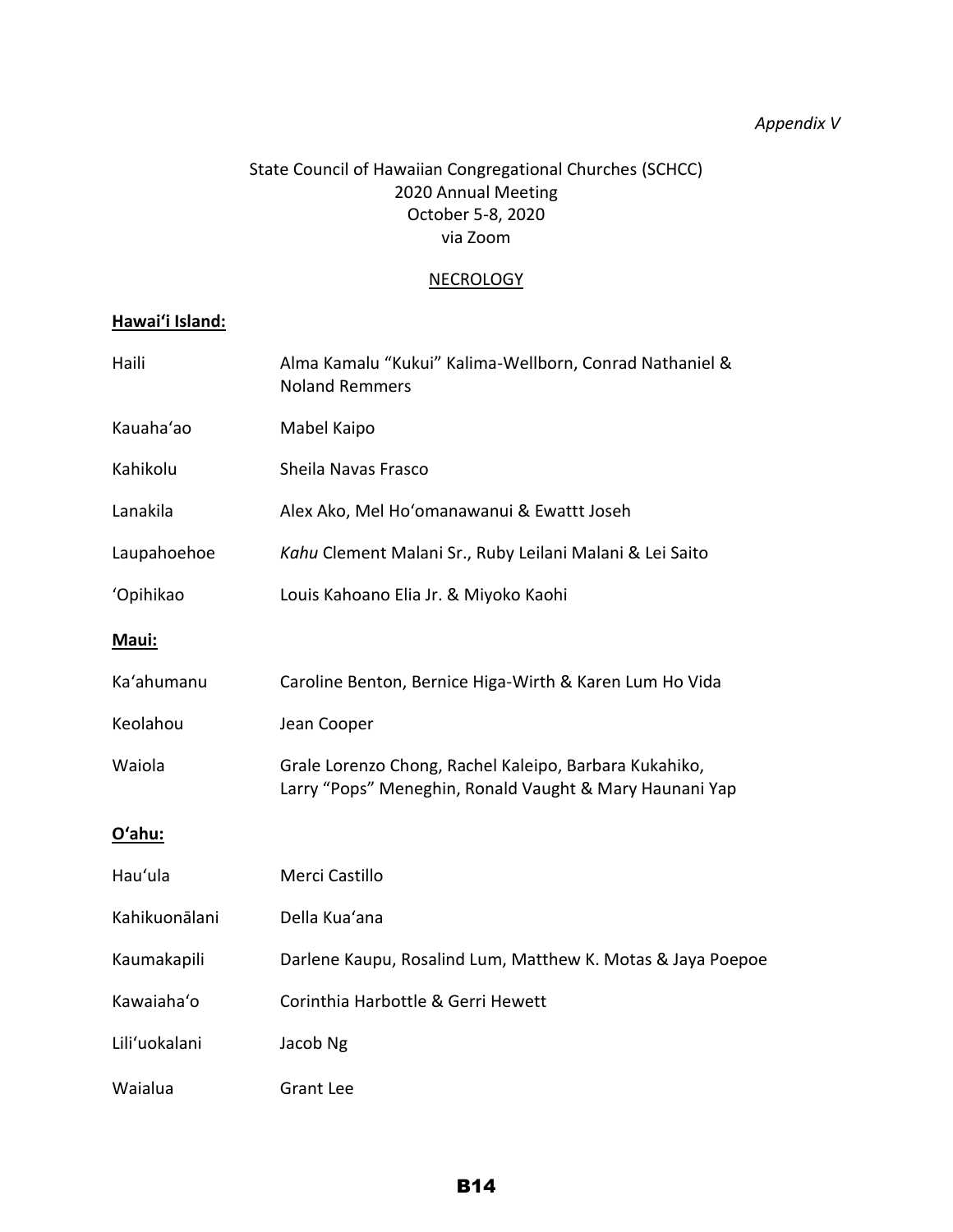STATE COUNCIL OF HAWAIIAN CONGREGATIONAL CHURCHES<br>'Aha Iki Annual Meeting Financial Report FY 2020 - 2021

 $\bar{z}$ 

|                                                                                |                                                                  |                                    |                | Beginning Balance July 1, 2020 |                  | \$16,872.74                 |
|--------------------------------------------------------------------------------|------------------------------------------------------------------|------------------------------------|----------------|--------------------------------|------------------|-----------------------------|
| <b>INCOME</b>                                                                  | <b>Budgeted</b>                                                  | July-Sept Actual                   | Oct-Dec Actual | Jan-Mar Actual                 | Apr - Jun Actual | <b>NETOTAL</b>              |
| \$50<br>$\circledcirc$<br>45<br>Church Dues,                                   | ,250.00<br>$\mathcal{L}$                                         | ,450.00                            | 300.00         | 50.00                          |                  | 1,800.00                    |
| <b>Donations</b><br>Mākeke                                                     | 300.00<br>$\overline{\mathcal{N}}$                               | 1,100.00                           | 950.00         | 0.00                           |                  | 2,050.00                    |
| Interest Income/Wm Crisp Fund                                                  | 825.00<br>$\overline{\phantom{0}}$                               | 1.741.06                           | 0.00           | 0.00                           |                  | 1,741.06                    |
| Donations                                                                      | 675.00<br>က်                                                     | 317.00<br>$\overline{\phantom{0}}$ | 455.00<br>က    | 950.00                         |                  | 5,722.00                    |
| Other Income (reimbursements)                                                  | 00.000<br>$\overline{\mathfrak{S}}$                              | 92.20                              | 25.00          | 0.00                           |                  | 117.20                      |
| TOTAL INCOME                                                                   | 13,050.00                                                        | 5,700.26                           | 4,730.00       | 1,000.00                       | 0.00             | 11,430.26                   |
| EXPENSES:                                                                      | <b>Budgeted</b>                                                  |                                    |                |                                |                  |                             |
| Air Fare                                                                       | 600.00<br>$\ddot{\circ}$                                         | 0.00                               | 0.00           | 0.00                           |                  | 0.00                        |
| Resource Persons                                                               | 500.00                                                           | 0.00                               | 0.00           | 0.00                           |                  | 0.00                        |
| Car Rental/Gas/Parking                                                         | 100.00<br>٣                                                      | 0.00                               | 0.00           | 0.00                           |                  | 0.00                        |
| puibpo-                                                                        | 1,800.00                                                         | 0.00                               | 0.00           | 0.00                           |                  | 0.00                        |
| <b>Meals</b>                                                                   | 00.00<br>$\overline{\phantom{0}}$                                | $\circ$                            | 0.00           | 0.00                           |                  | 0.00                        |
| Office Expense                                                                 | 300.00                                                           | 77.00                              | 0.00           | 0.00                           |                  | 77.00                       |
| Host Church Makana                                                             | 350.00<br>$\overline{\phantom{0}}$                               | 0.00                               | 300.00         | 0.00                           |                  | 300.00                      |
| Miscellaneous Expenses                                                         | 400.00                                                           | 75.00                              | 0.00           | 520.00                         |                  | 595.00                      |
| $\infty$<br>$\infty$<br>Un-Budgeted Expense, Feb.<br>Un-Budgeted Expense, Feb. | 2021, Hawai'i Conf. Foundation<br>2021, Hawai'i Conf. Foundation |                                    |                | $\frac{2,000.00}{2,000.00}$    |                  | $\frac{2,000.00}{2,000.00}$ |
| <b>TOTAL EXPENSES</b>                                                          | 050.00<br><u>(ಎ</u>                                              | 152.00                             | 300.00         | 4,520.00                       | 0.00             | 4,972.00                    |
| Un-Budgeted Expense, Aug. 22, 2020, Pū'ā Foundation                            |                                                                  | 1,000.00                           |                |                                |                  | 1,000.00                    |
|                                                                                |                                                                  |                                    |                | Ending Balance March 31, 2021  |                  | \$22,331.00                 |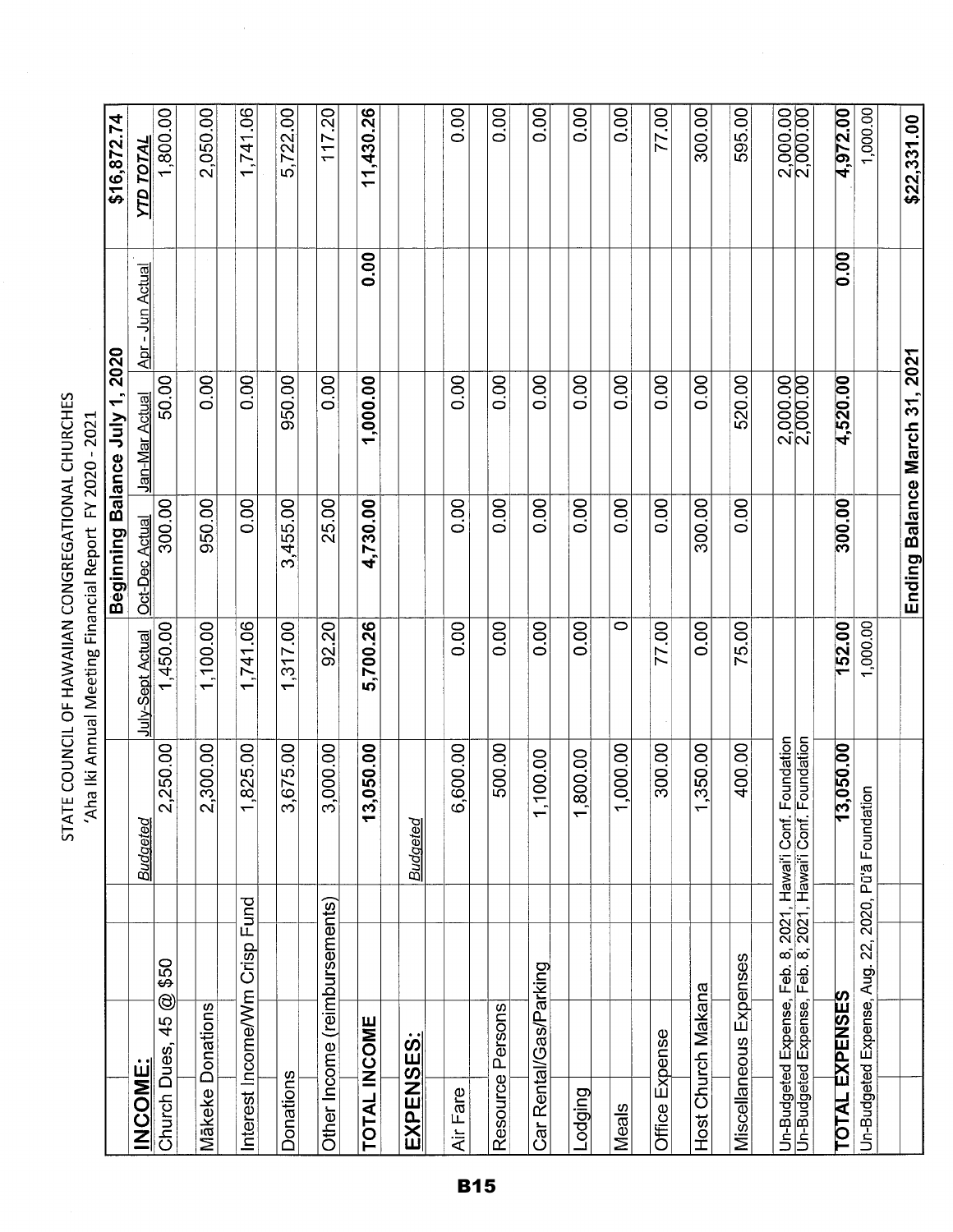## State Council of Hawaiian Congregational Churches

| <b>Proposed Budget</b><br>FY 2021 - 2022             |            |             |
|------------------------------------------------------|------------|-------------|
| INCOME:                                              |            |             |
| Church Dues (FY 20-21), 45 @ \$50                    | \$2,250.00 |             |
| Mākeke                                               | 2,300.00   |             |
| Interest Income/Wm Crisp Fund                        | .00<br>1,  |             |
| Donations-churches, individuals,<br>Lulu at mtgs.    | 3,675.00   |             |
| Other Income, reimbursements                         | 3,000.00   |             |
| <b>TOTAL INCOME:</b>                                 |            | \$13,050.00 |
| <b>EXPENSES:</b>                                     |            |             |
| Air Fare: Executive Committee*                       | \$6,600.00 |             |
| <b>Resource Persons</b>                              | 500.00     |             |
| Car Rental/Gas/Parking                               | 1,100.00   |             |
| Lodging: Executive Committee*                        | 1,800.00   |             |
| <b>Meals</b>                                         | 1,000.00   |             |
| <b>Office Expenses</b>                               | 300.00     |             |
| Host Church Makana,<br>9 mtgs @ \$150                | 1,350.00   |             |
| Miscellaneous Expenses:<br>unbudgeted, underbudgeted | 400.00     |             |
| <b>TOTAL EXPENSES:</b>                               |            | \$13,050.00 |

(\*Pres, VP, Sec, Treas. and Advisor)

Note: Pū'ā Foundation, Makana Budget of \$1,000.00 will be drawn from the Common Trust Fund held by the SCHCC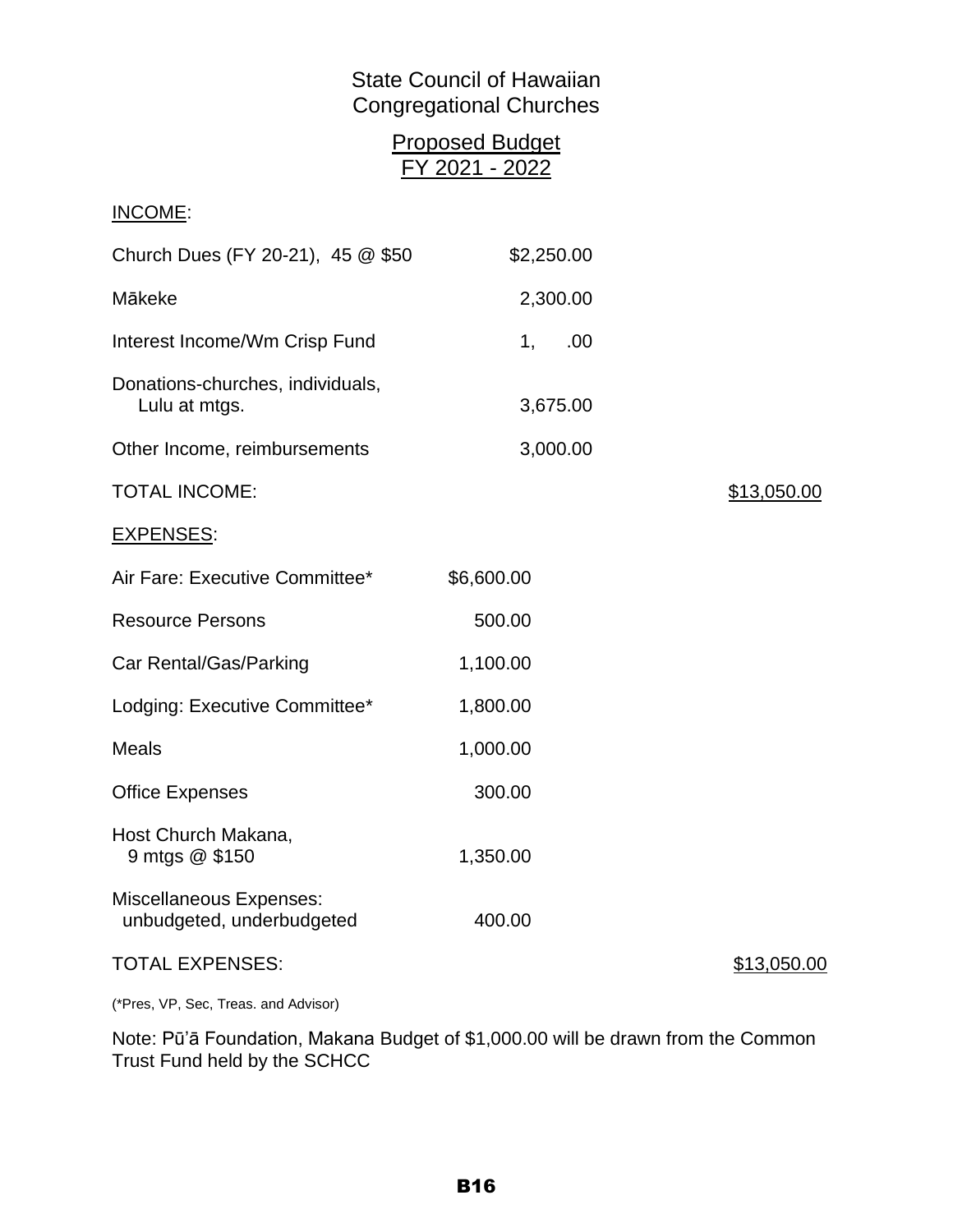# State Council of Hawaiian Congregational Churches

# Kōkua Mau

# FY 2021-2022

| <b>FUNDS AVAILABLE:</b>                                                       | (Perpetuate the Funds) |
|-------------------------------------------------------------------------------|------------------------|
| Fund for Repair & Maintenance of Small<br><b>Membership Hawaiian Churches</b> | \$40,000.00            |
| Kahu Richard W. Wong Grant Fund                                               | \$7,000.00             |
| William Kahuaka'i Keli'iho'omalu Scholarship Fund                             | \$4,500.00             |
| Katherine & Clay Wery Fund                                                    | \$2,500.00             |
|                                                                               |                        |

TOTAL FUNDS AVAILABLE: \$54,000.00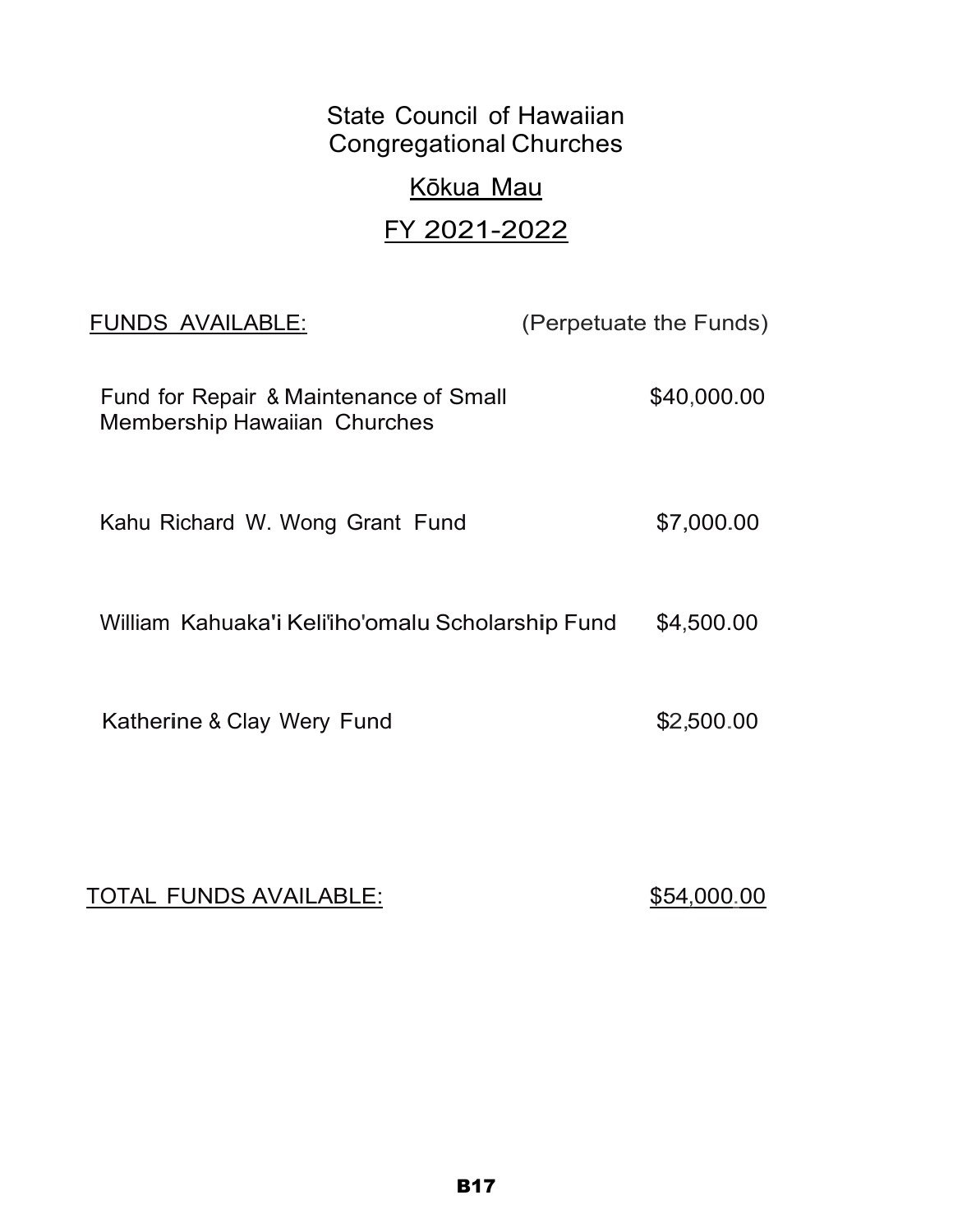

## **State Council of Hawaiian Congregational Churches**

2021 ʻAha Iki Mākeke Report May 14, 2021

On August 16, 2020, the 2020 - 2021 SCHCC Mākeke Flyer has been sent to all our member churches. As a result of this announcement, the monetary donations received has been a total of **\$2,050.00** from 15 churches, and 2 individual supporters. We appreciate, recognized, and thank the following churches and individuals for their generous monetary donations and continued support for the SCHCC:

Kauaha'ao Congregational Church Boyd T.Matsuyama Laupāhoehoe Congregational Church Sharon L.K. Matsuyama ʻOpihikao Congregational Church Lahuiokalani Kāʻanapali Congregational Church Hauʻoli Kamanaʻo Church Haili Congregational Church Helani Congregational Church Waiʻoli Huiʻia Church Pukaʻana Congregational Church Lanakila Congregational Church Kahikolu Congregational Church Kapaʻa First Hawaiian Church Kaumakapili Church Hanapēpē Hawaiian Congregational Church Kahikuonalani Church UCC

Mahalo Ke Akua, *Frank J Mulec* SCHCC Mākeke Chair